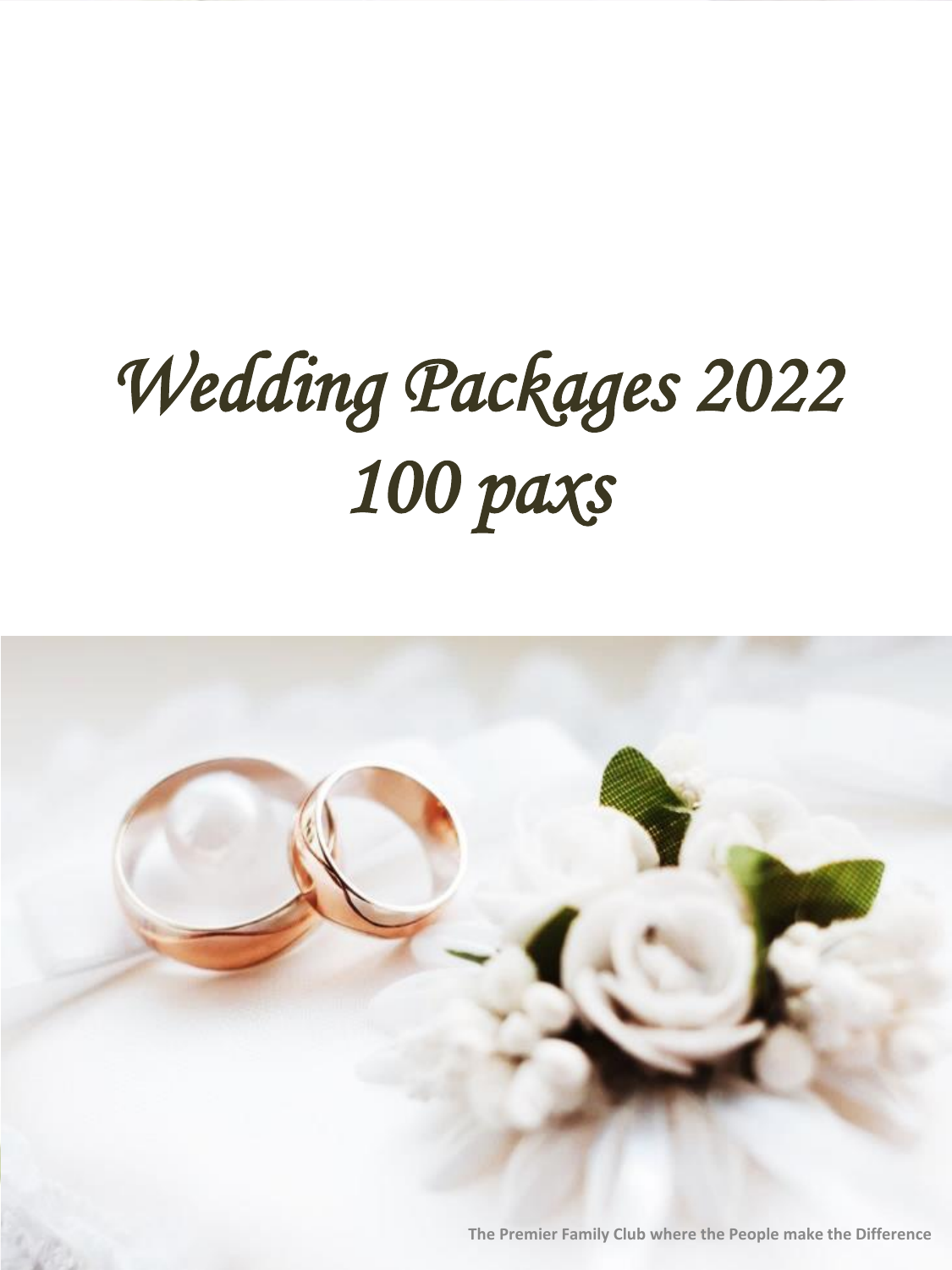## PRICE LIST

Jade Set Menu

\$1088 per table of 10 persons minimum 100 paxs

Phoenix Set Menu

\$1188 per table of 10 persons minimum 100 paxs

Bollywood Set Menu

\$78 per pax with minimum of 100 persons

## Selamat Set Menu

\$78 per pax with minimum of 100 persons

Minimum spending of \$15K is applicable for exclusive use of the whole ballroom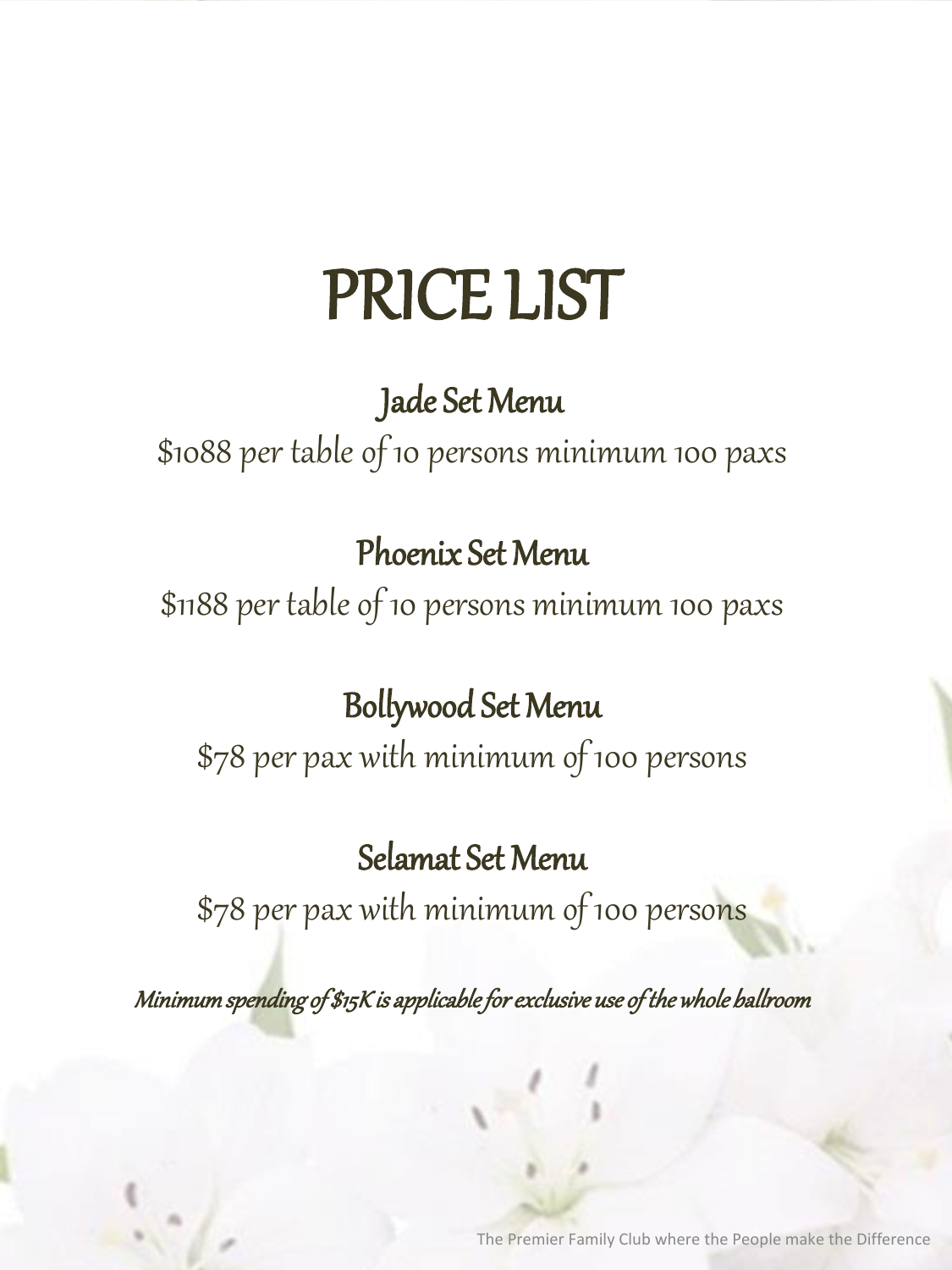## Package Inclusions

#### **Dining**

• A sumptuous choice of cuisine created specially by our culinary award winning chefs

#### **Beverage**

• Free flow of Soft Drinks and Chinese Tea during dining for up to 4 hours 1 x barrel of Carlsberg Beer

(For Jade, Phoenix & Bollywood Menu)

• Waiver of corkage charge for duty paid hard liquor brought in by host

• Elegant Champagne Fountain with own provision of champagne for stage toasting ceremony

#### **Decorations**

• Stage decorations, Pedestals stands along the aisle, table centrepieces, seat covers for all chairs and misty effect for your grand entrance\* (Special Rates accorded) • Special Set-up for VIP tables and chairs • A multi-tier dummy wedding cake for cake cutting ceremony

#### **Complimentary**

• Usage of Bridal Room for the newly weds for up to 4 hours • Ang Bao Box & Guest Signature Book • Parking coupons for 20% of confirmed attendance • 1 x VIP Lot for Bridal Car • LCD Projectors with Screen & AV System

• Round Trip Shuttle Bus for your guest from Mountbatten MRT Station to the club\*

\* Terms & Conditions Applys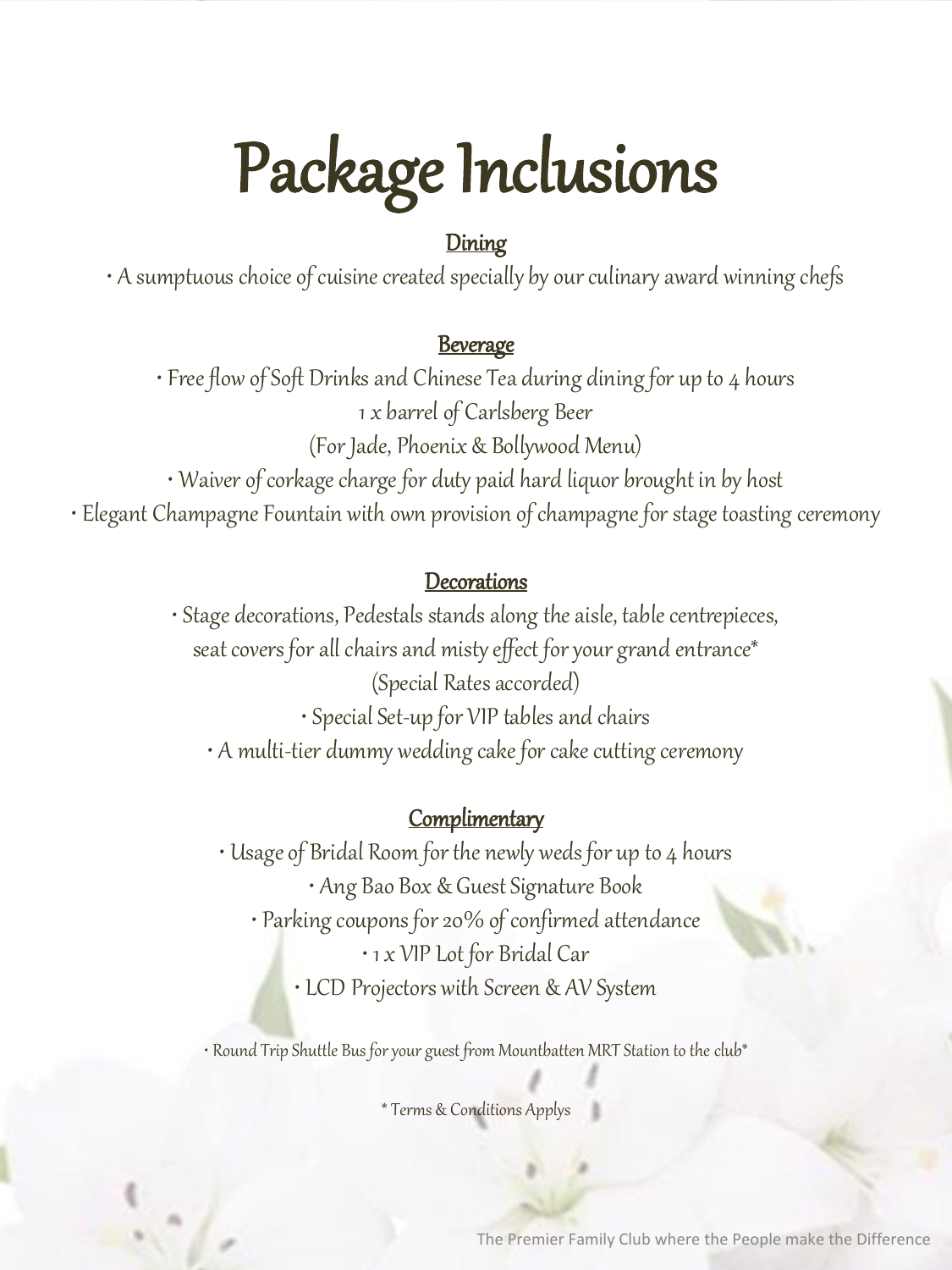

#### 玉凤楼五彩拼盆 生捞海蜇丝, 虾枣, 日式八爪鱼, 石榴球, 蜜汁叉烧

Jade Phoenix Combination Platter

Jelly Fish , Prawn Balls, Japanese Octopus, Crispy Seafood Money Bag, Barbecued Honey Glazed Pork

#### 红烧山珍海味翅

Braised Shark's Fin Broth with Assorted Seafood

#### 鸳鸯虾球

Prawns served in Duet style: (Wasabi-mayo Sauce & Cereal with Chilli)

### 蚝皇螺片冬菇西兰花

Braised Sliced Sea Whelk with Chinese Mushroom and Broccoli

### 姜茸蒸巴丁鱼

Steamed Pa Ding Fish with Minced Ginger and Spring Onions

### 脆皮吊烧鸡伴虾饼

Roasted whole Chicken with Prawn Crackers

### 海皇荷叶饭

Fried Rice with Assorted Seafood served in Lotus Leaf

## 百年好合

Hot Red Bean Cream with Lotus Seeds and Fresh Lily Bulbs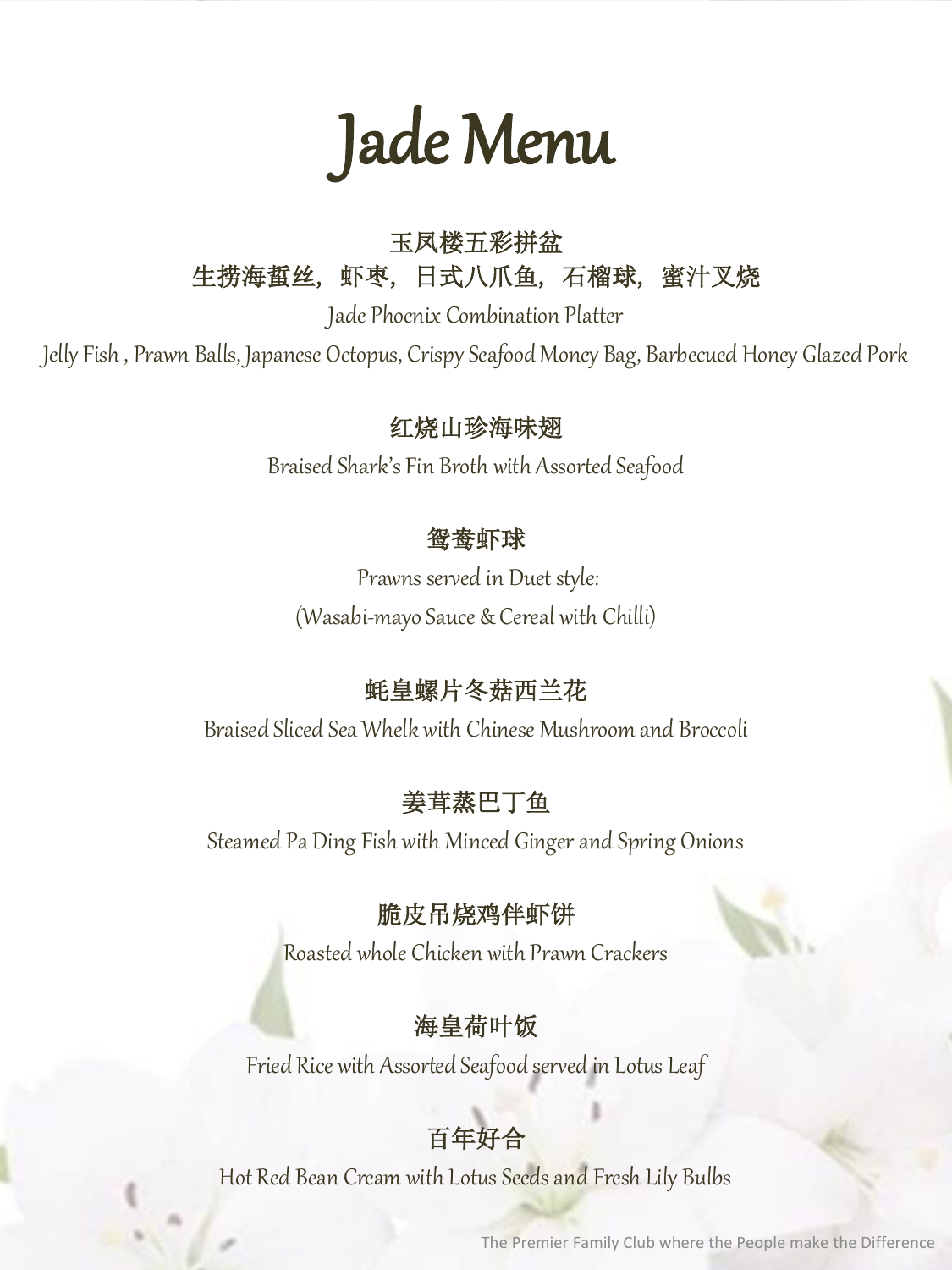## Phoenix Menu

玉凤楼乳猪拼盘 乳猪件,沙律鲜虾,泰式鲍贝,椒盐白饭鱼,日式鸡卷

Jade Phoenix Suckling Pig Combination Platter (Suckling Pig Fillet , Salad Prawns, Abalone Clam Tossed with Thai Spicy Sauce , Crispy Silver Fish ,Chicken Roll served in Japanese style)

#### 蟹肉竹笙烩生翅

Braised Shark's Fin Broth with Crabmeat and Bamboo Pith

#### XO酱白松菇炒带子

Wok-fried Scallops with Hoshimeji Mushrooms and Seasonal Greens in Spicy XO Sauce

#### 碧绿扒螺片鲍贝

Braised Abalone Clam with Sliced Sea Whelk and Spinach in Oyster Sauce

#### 清蒸海斑鱼

Steamed Sea Grouper in Hong Kong Style

#### 明炉烧鸭

Roasted Duck served with Plum Sauce

### 腊味糯米饭

Fried Glutinous Rice with Chinese Sausage

### 杨枝甘露

Chilled Mango Cream with Sago and Pomelo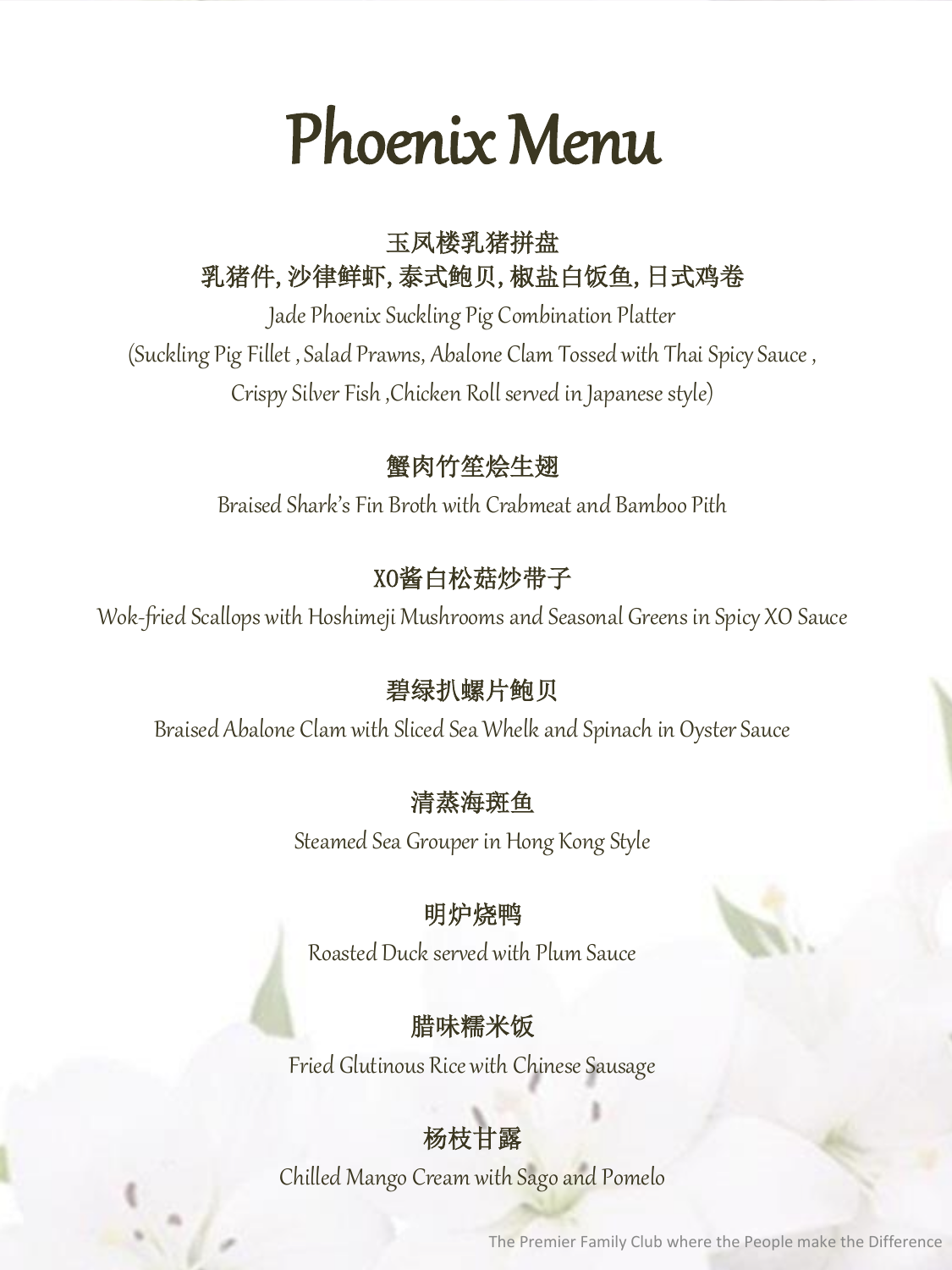## Bollywood Set Menu

#### Starter with Mint Chutney

Cumin Chicken Kebab Hara Bhara Kebab Vegetables Pakora

Salad

Aloo Chaat

#### Main Course

Chicken Masala Fish Methi Mutton Rogan Josh Palak Paneer Gobi 65 Cauliflower Makai Palak Mee Goreng Bryani Rice Acccompanied with Assorted Naan & Papad

#### **Desserts**

Rasmalai Gulab Jamun Fresh Fruit Platter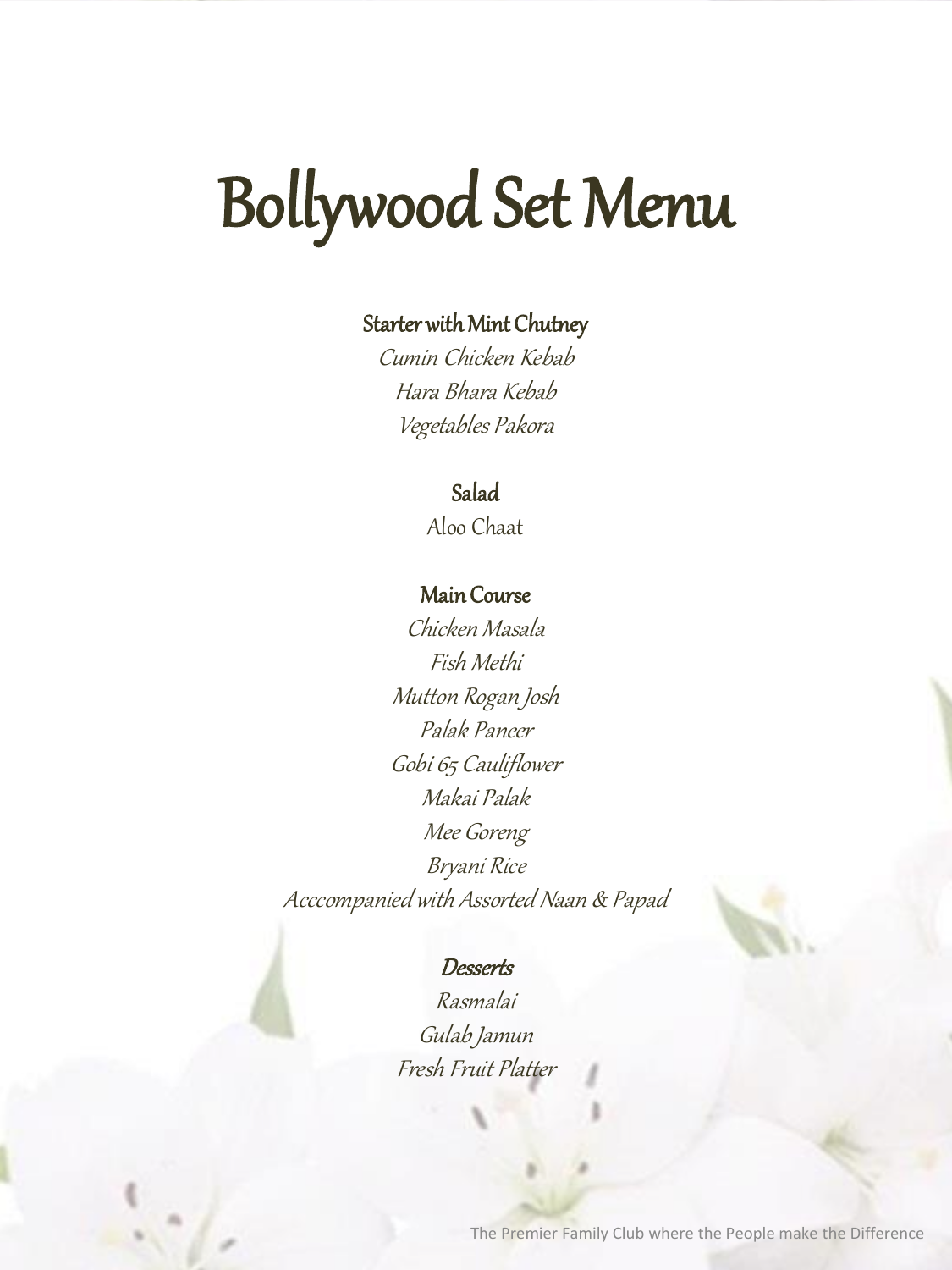## Selamat Set Menu

#### Tauhu Goreng

(Deep Fried Bean Curd W Sweet Spicy Sauce)

#### Ayam Herbal

(Indonesian Herbal Chicken Soup)

#### Ayam Parcik Kuah Kacang

(Grilled Chicken W Peanut Sauce)

#### Achar Ikan

(Deep Fried Seabass W Sweet & Sour Cucumber Relish)

#### Bugis Rendang Lembu

(Bugis Beef Simmered in Spicy Coconut Gravy)

#### Sambal Goreng

(Fried Bean Stick, Bean curd & Long Bean W Sambal)

#### Nasi Goreng Kampung

(Fragrance Anchovy Fried Rice)

#### Pengat Pisang

(Warm Coconut Banana with Gula Melaka & Sago)